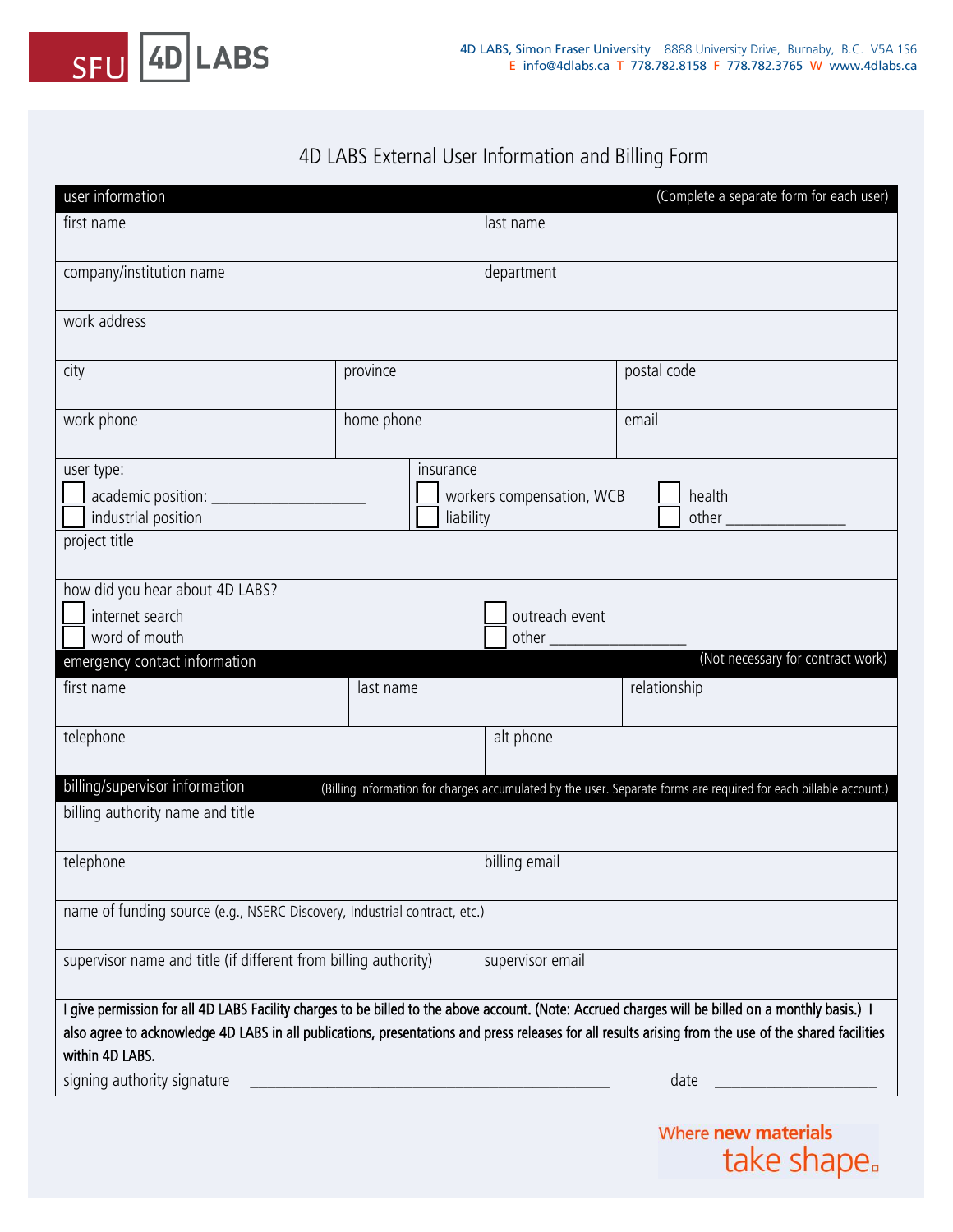

## **4D LABS USER ACKNOWLEDGEMENT AND WAIVER AGREEMENT NON-SFU PERSONNEL ("Agreement")**

To: Simon Fraser University ("**SFU**") 8888 University Drive Burnaby BC V5A 1S6

> I, \_\_\_\_\_\_\_\_\_\_\_\_\_\_\_\_\_\_\_\_\_\_\_\_\_\_\_am a(n) ☐ employee ☐ contractor ☐ student ☐ researcher ☐ agent at:  $\frac{1}{\sqrt{1-\frac{1}{2}}}\left($  the "organization") under the supervision of:  $\frac{1}{\sqrt{1-\frac{1}{2}}}$

SFU has agreed to grant me access to its 4D LABS research facility located within TASC2 building at 8888 University Drive, Burnaby, BC, Canada V5A 1S6 ("**Facility**") to pursue the following research:

\_\_\_\_\_\_\_\_\_\_\_\_\_\_\_\_\_\_\_\_\_\_\_\_\_\_\_\_\_\_\_\_\_\_\_\_\_\_\_\_\_\_\_\_\_\_\_\_\_\_\_\_\_\_\_\_\_\_\_\_\_\_\_\_\_\_\_\_\_\_\_\_\_\_\_\_\_\_\_\_\_\_\_\_\_\_\_\_\_\_\_(the "**Activity**").

I understand that the following provisions govern my access to the Facility and use of the equipment associated therewith. I acknowledge and agree that:

- a) I am familiar with and will abide by all Facility policies, as may be implemented and introduced by SFU from time to time, including SFU's Environmental Health and Safety Manual, any pertinent 4D LABS User SOP Manuals, and all safety and emergency procedures for working within the Facility.
- b) I will complete all training required by SFU to use the Facility and to engage in the Activity, including without limitation the required "core" SFU safety courses and training.
- c) To the best of my knowledge, there is no medical reason why I should not engage in the Activity or enter the Facility.
- d) SFU may, in their sole discretion, determine at any time that I require additional training, and I will not be permitted to use the Facility until such time as I have completed such additional training as required to the satisfaction of SFU.
- e) I will, at all times, ensure my proper use of Facility equipment and will immediately report any malfunction of equipment to the appropriate Facility support staff.
- f) I will notify Facility management prior to implementation of any proprietary processes, including without limitation the introduction of any proprietary chemicals. Such proprietary processes are not permitted without the written authorization of Facility management. SFU may, in its sole discretion, prohibit such proprietary processes if they have the potential to affect the research of other Facility users or the Facility.
- g) I am ultimately responsible for my research, and SFU does not in any way warrant or assure success of the Activity.
- h) I will acknowledge SFU and 4D LABS in publications or presentations resulting from the Activity.
- i) The Facility is a community of professional and student researchers. As such, safe practices and professional and respectful conduct are required at all times. Access to the Facility is a privilege and may be revoked by SFU at any time.